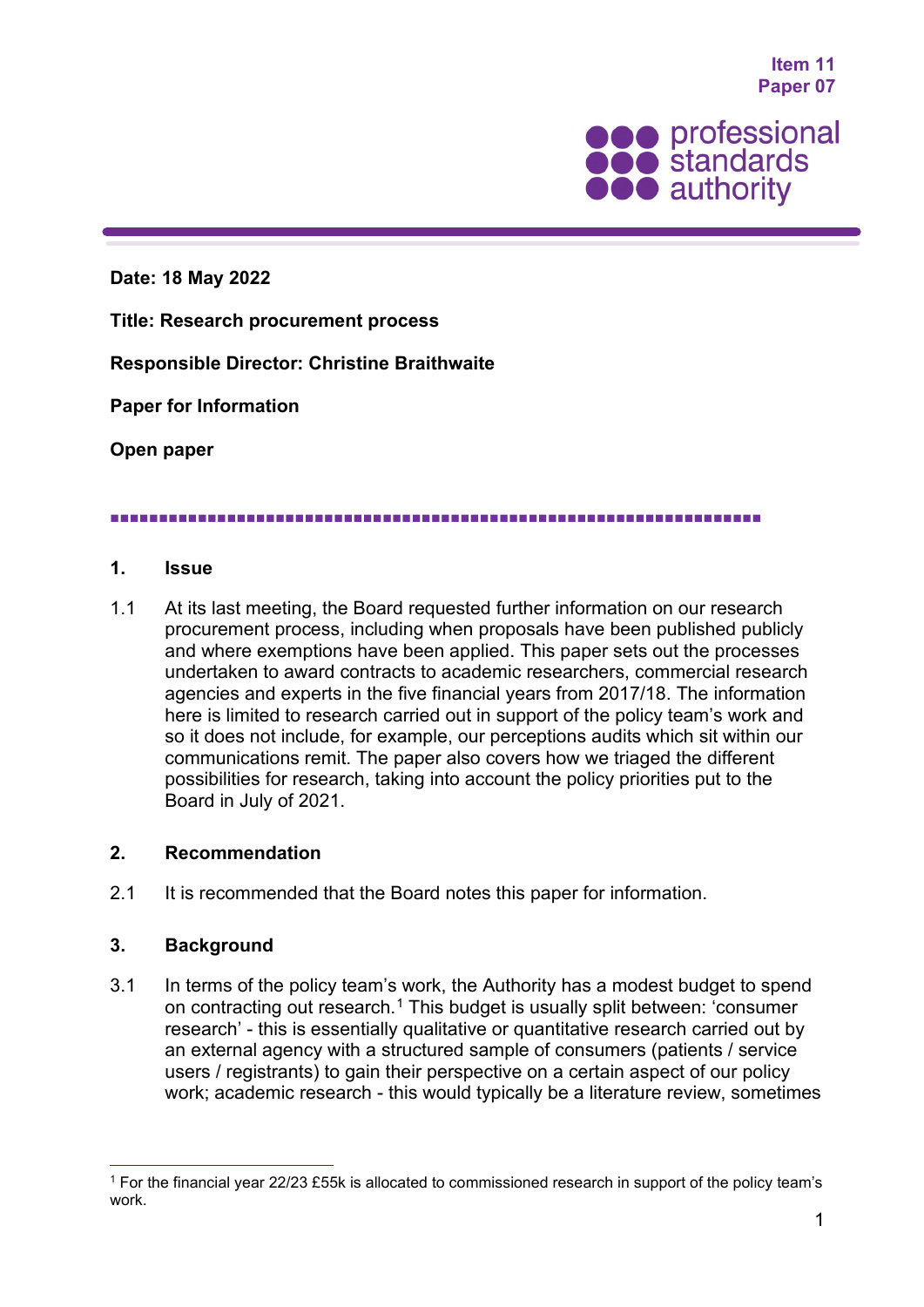undertaken in conjunction with a selection of interviews or other research methods.<sup>[2](#page-1-0)</sup>

# **4. Analysis**

4.1 For contracts valued between £10k and £30k (excluding VAT) our procurement policy has required us to obtain three quotes (we use generic terminology since, as noted at the last Board meeting, we do not have a procurement policy bespoke to research). For the years 2017/18 to 2021/22, two of the ten pieces of research valued between £10k and £30k fell into our exemption category, which means that they were not made publicly available (see Annex A for further details). $^3$  $^3$  In these cases, the team member taking forward the procurement of the research gave written reasons for why it was not possible or appropriate to obtain three quotes. These reasons were then reviewed and counter-signed by the Director of Standards and Policy, and the exemption approved by the Director of Corporate Services / CEO.

### *Process for contracting out research*

4.2 For both academic and consumer research, we email the 'Invitation to quote' to a number of organisations, researchers and experts (see below two paragraphs for further details on whom we contact). The Invitation includes our criteria for assessing the bids that we receive in response. At least two reviewers then consider the bids against the stated criteria. On the basis of this exercise, we contact the preferred contractor and, once we have confirmation of their interest, also offer to give feedback to those who are unsuccessful.

### *Academic research*

4.3 Before finalising a full Invitation to quote, we often send a generic email giving broad details of the research to our academic network. For the year 2020/21 the number of entrants on our expanding academic network stood at 117, and we are happy for our contacts to forward the specification on to others. The reason we undertake this initial first step is to seek expressions of interest and gauge, before expending further internal resource, whether the completion of the research within a specific budget and timeframe will be viable. The full Invitation to quote will then be emailed to all those who have expressed an interest in undertaking the research and, after the closing date, we review the responses according to the process described in the paragraph above. In this period, we have received bids from both individuals and institutions, including from the Devolved Administrations and international researchers.

# *Consumer research*

4.4 For consumer research, we would not ordinarily contact research agencies in advance of finalising the Invitation to quote. The Invitation is sent to a selection of agencies drawn from a list of Government approved suppliers and supplemented by agencies whom we have sourced through the internet or that

<span id="page-1-0"></span><sup>2</sup> We may also commission an expert or experts to produce advice to inform a policy position or a tool or guidance on a specific matter.

<span id="page-1-1"></span> $\frac{3}{3}$  During the period 2017/18 to 2021/22 we did not commission any work in the policy team for contracts over £30k exclusive VAT. We commissioned one piece of research below the range requiring three quotes.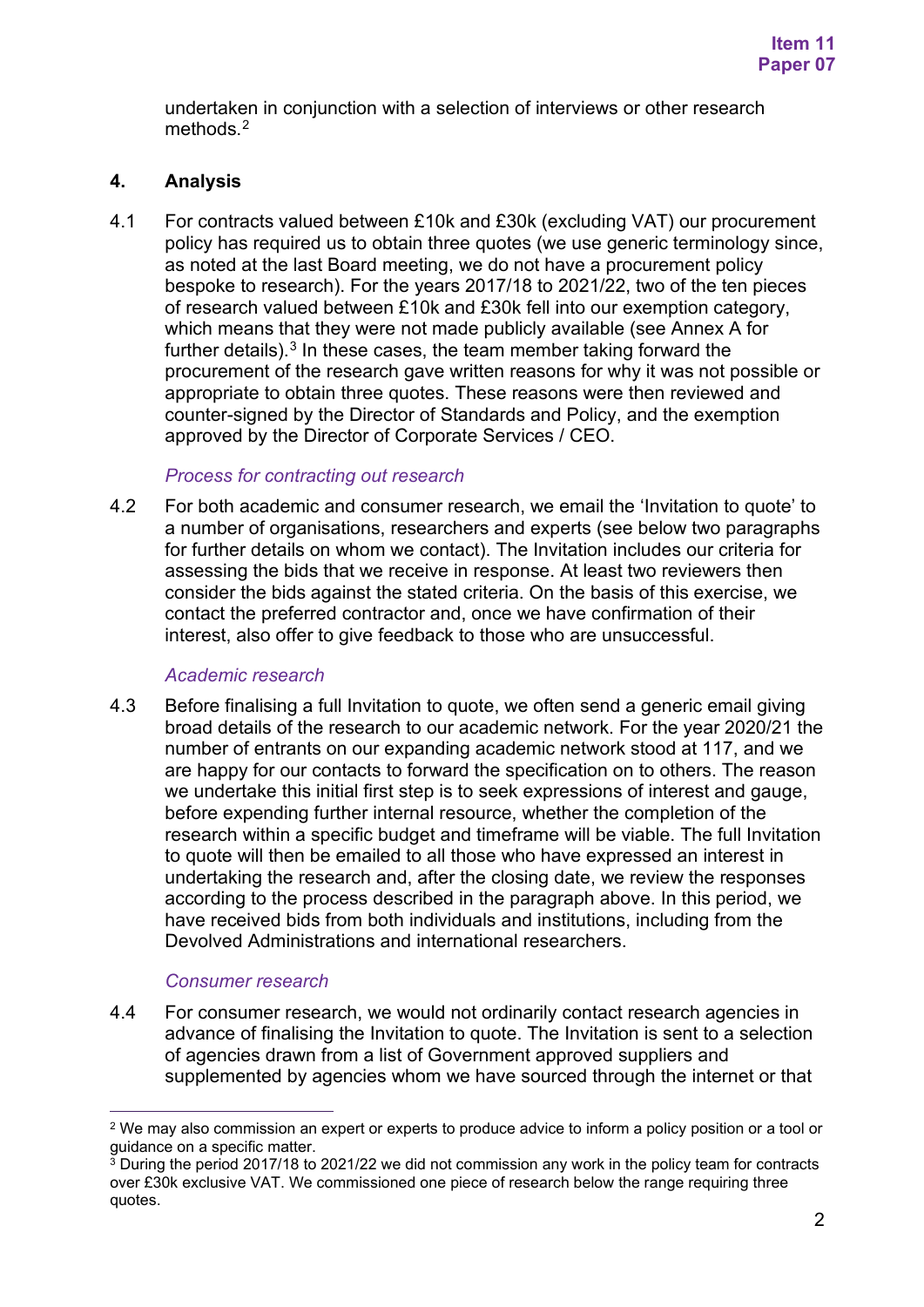we or the regulators / other relevant organisations have worked with previously. This means that for the financial years 17/18 to 19/20 we circulated the Invitation to approximately 80 agencies. As an exception, in 2020/21, we contacted a small number of agencies in advance of finalising the Invitation to quote in order to check how they were operating during a period of Covid restrictions. We then sent the Invitation to a targeted selection of agencies, which included two with whom we had not worked previously, a researcher based in Wales and an agency in Scotland.

### *Linking research to the policy team's priorities*

- 4.5 In July 2021, the Board received a paper that was a compilation of key issues and problems in our field and included recommendations for a three year workplan for the policy team. At its last meeting, the Board, referring to this paper, expressed an interest in understanding how a particular piece of research<sup>4</sup> mentioned in the Chief Executive's report fitted within the policy priorities defined in the paper of July last year.
- 4.6 In October and November of last year, the team considered various options for research. The shortlist included: consumer research in support of establishing a complainants' code; consumer research to help develop guides and tools for regulators and employers to use in relation to issues of sexual misconduct; academic or consumer research in support of our work on equality, diversity and inclusion. The first and last of these options fell within the top priorities outlined in the paper put to the Board in July 2021, whereas the second was on our longer list of key issues for regulation. [5](#page-2-1)
- 4.7 Having scoped further these possibilities, none of the options appeared viable. The reasons for this included: potential crossover with other pieces of research already available; not being at a stage where we could define clearly how the research would link to the objectives of the project; the hazard of readers making generalizations from a small sample; inability to achieve a robust piece of research within our budget.
- 4.8 The team were conscious that it would not be a justifiable use of resources or, especially in the case of focus groups and interviews with patients and service users, ethical to commission research which does not have a clear purpose. In light of this, we advised the Directors' Group of the potential underspend, that we should stand these potential pieces of research down and most of our research budget be re-allocated as appropriate. We also recommended that the remainder (approximately a third) be used on producing the ethical guidance mentioned in Paragraph 4.5. From discussions with the regulators, we understood this would be a piece of work that they would support. However, we have put on hold taking this forward, pending decisions on the detail of our workplan for 2022/23.

<span id="page-2-0"></span><sup>4</sup> The research would explore the issue of ethical judgement through a literature review and discussions with regulators. A key output would be open access resources that can be used by regulators to support their registrants in the exercise of ethical judgement.

<span id="page-2-1"></span><sup>5</sup> Recommendation 1 of the Policy Projects Option Paper put to the Board on 8 July 2021 stated we should carry out essential projects to support regulatory reform and our EDI commitment including development of a regulatory complainants' code and guidance for panels/regulators on cases involving allegations of racism and reducing disparities for BAME groups within regulatory processes.